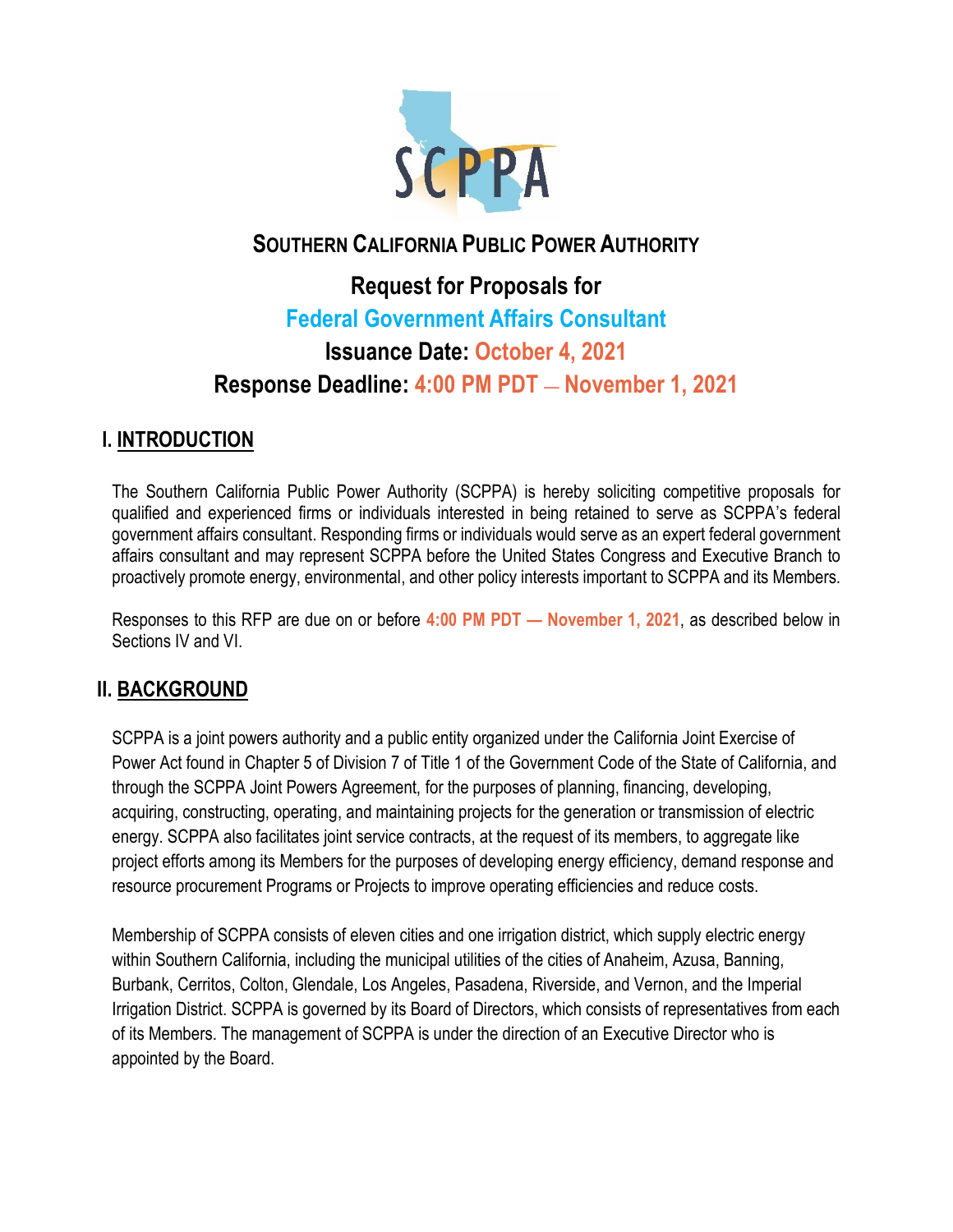SCPPA engages in federal governmental affairs issues in the United States Congress and Executive Branch to proactively promote energy, environmental, and other policy interests important to SCPPA and its Members.

# **III. AREAS OF INTEREST**

- A. Respondent must have demonstrable expertise and experience lobbying before the United States Congress and Executive Branch.
- B. Respondent must have a deep understanding of current energy and environmental trends and policies preferably affecting public power utilities (POUs)—before the legislative and executive branches.
- C. Respondent must have demonstrable expertise in providing timely analysis of relevant federal legislation and federal executive branch actions, including rulemaking, grants, and executive orders.
- D. Respondent must have demonstrable ability to prepare advocacy papers, legislative and regulatory text and/or revisions, for congressional and executive branch offices in a timely manner.
- E. Respondent's experience in identifying opportunities and providing grant writing services for federal, state, and private grant funding that can assist SCPPA and interested Members. 1
- F. Respondent must have prompt availability to provide services on a continuing and uninterrupted basis.
- G. Respondent must have ability to adhere to work plans and a budget for services rendered to public agencies.
- H. Respondent must have a proactive approach to federal legislative and Executive Branch advocacy.
- I. Respondent must provide content on federal legislative and executive news for the SCPPA weekly newsletter to SCPPA Members.
- J. Under SCPPA's direction, specific assignments may include investigating, advising, reviewing and/or drafting legislative or regulatory language on issues in any one or more of the following policy areas:
	- 1. Climate change policies, including policies that affect the role of POUs in reducing greenhouse gas emissions;
	- 2. Clean energy policies, including policies that affect clean electricity procurement;

<sup>&</sup>lt;sup>1</sup> Grant writing services for federal, state, and private grant funding are requested, though not required. The Evaluation Team may be comprised of a mixture of Members who currently have staff or consultants for these services and Members who are seeking to procure these services through this competitive solicitation. Due to the collaborative nature of this procurement process, and varying needs of Members, emphasis may be placed on providers that can provide these grant writing services.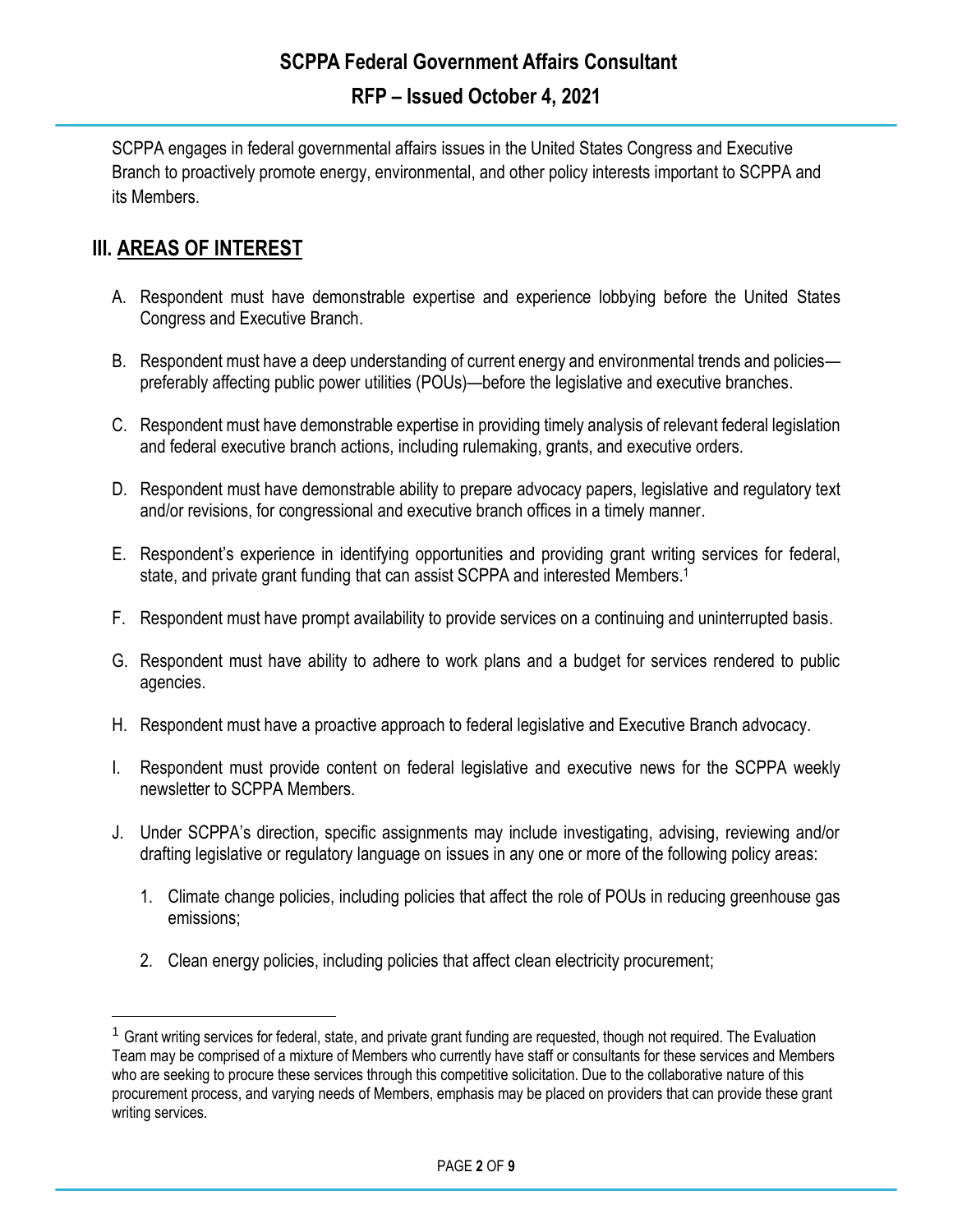- 3. Tax reform policies, including policies that affected municipally-backed financing, tax incentives, and comparable incentives for POUs;
- 4. Funding and regulatory incentives that support POU planning and operations;
- 5. Transportation and building electrification policies;
- 6. Electricity ratepayer protection and assistance policies;
- 7. Cyber security policies that affect POUs;
- 8. Wildfire and vegetation management policies;
- 9. Energy policies that affect generation, transmission, and distribution of electricity and fuels; and
- 10. Other matters at the discretion of SCPPA, including coordinating meetings for Members during national public power advocacy days, and ad-hoc meeting with legislative and regulatory offices as needed.

# **IV. TIMELINE/SCHEDULE\***

| SCPPA RFP FOR FEDERAL GOVERNMENT AFFAIRS CONSULTANT SELECTION<br><b>PROCESS</b> |                              |
|---------------------------------------------------------------------------------|------------------------------|
| <b>SCHEDULE OF REQUIREMENTS</b>                                                 | TARGET DATE(S)               |
|                                                                                 |                              |
| <b>Issue RFP</b>                                                                | October 4, 2021              |
| <b>Clarification Questions Deadline</b>                                         | October 11, 2021             |
| Responses Due                                                                   | November 1, 2021             |
| Review of Responses                                                             | November 2021                |
| Selection of Respondent(s)                                                      | December 2021 - January 2022 |

\*Timeline/Schedule is subject to change.

# **V. PROPOSAL SUBMISSION REQUIRED ELEMENTS**

Proposals will be evaluated based upon responses to the following requirements:

#### **A. TRANSMITTAL LETTER CONTENT:**

- **1.** A brief statement of the Respondent's understanding of the work to be done and commitment to perform the work as requested, including:
	- **1.** statement of work specifications; and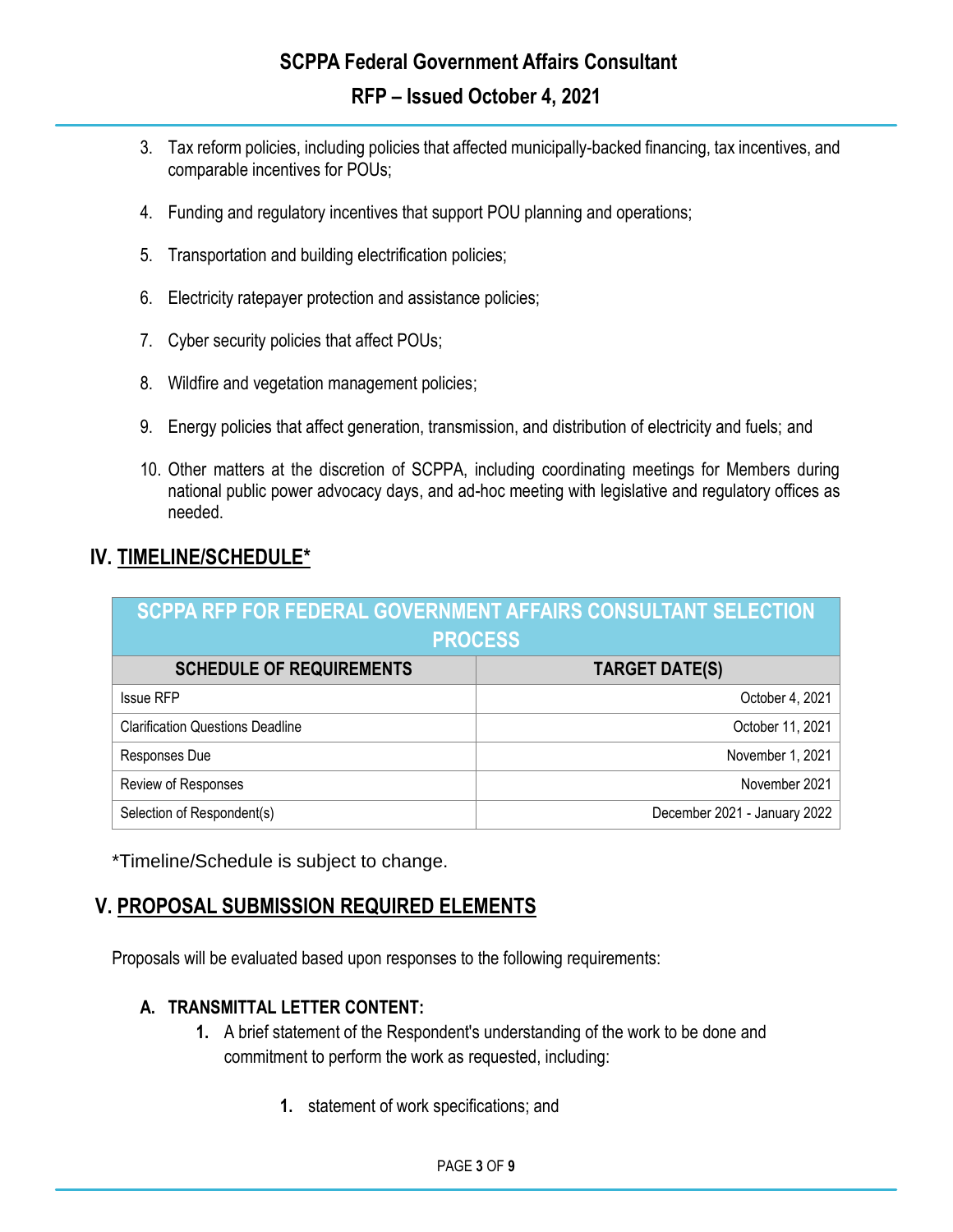- **2.** reference to any proposed contractual terms and conditions required by the Respondent; and
- **3.** a summary of exceptions taken to the RFP requirements; and
- **4.** any and all expectations from SCPPA including, but not limited to: requirements definitions, strategy refinement, and staffing requirements to support the requested work.
- **2.** An officer authorized to bind must sign the proposal on behalf of the Respondent and must include the following declarations on the transmittal letter:

"This proposal is genuine, and not sham or collusive, nor made in the interest or in behalf of any person not herein named; the Respondent has not directly or indirectly induced or solicited any other Respondent to put in a sham bid, or any other person, firm or corporation to refrain from submitting a proposal; and the Respondent has not in any manner sought by collusion to secure for themselves an advantage over any other Respondent."

## **B. RESPONDENT INFORMATION**:

Provide legal name of Company or Individual, physical street address, the name(s) and title(s) of the individual(s) authorized to represent the Respondent, including telephone number(s) and email address(es).

## **C. PROPOSAL:**

Proposals must include a description of how Respondent meets (or does not meet) each of the objectives of this RFP, and a detailed description addressing all of the Areas of Interest.

## **D. FEES:**

- **1.** Pricing in all proposals must be made based on good faith estimates of the requirements defined in this RFP. Proposal must provide Respondent's flat monthly billing rate, fee structure, fee schedule, and/or other anticipated charges that Respondent proposes for this engagement. Please identify those charges or costs for which your firm expects reimbursement. If the reimbursement basis is other than cost-based, please indicate the amounts or the formula for calculating such charges or costs.
- **2.** If Proposal includes grant writing services for federal, state, and private grant funding, it must separately provide Respondent's fees for those services. Any service contract subsequently entered into by SCPPA for grant writing services would be utilized directly by the interested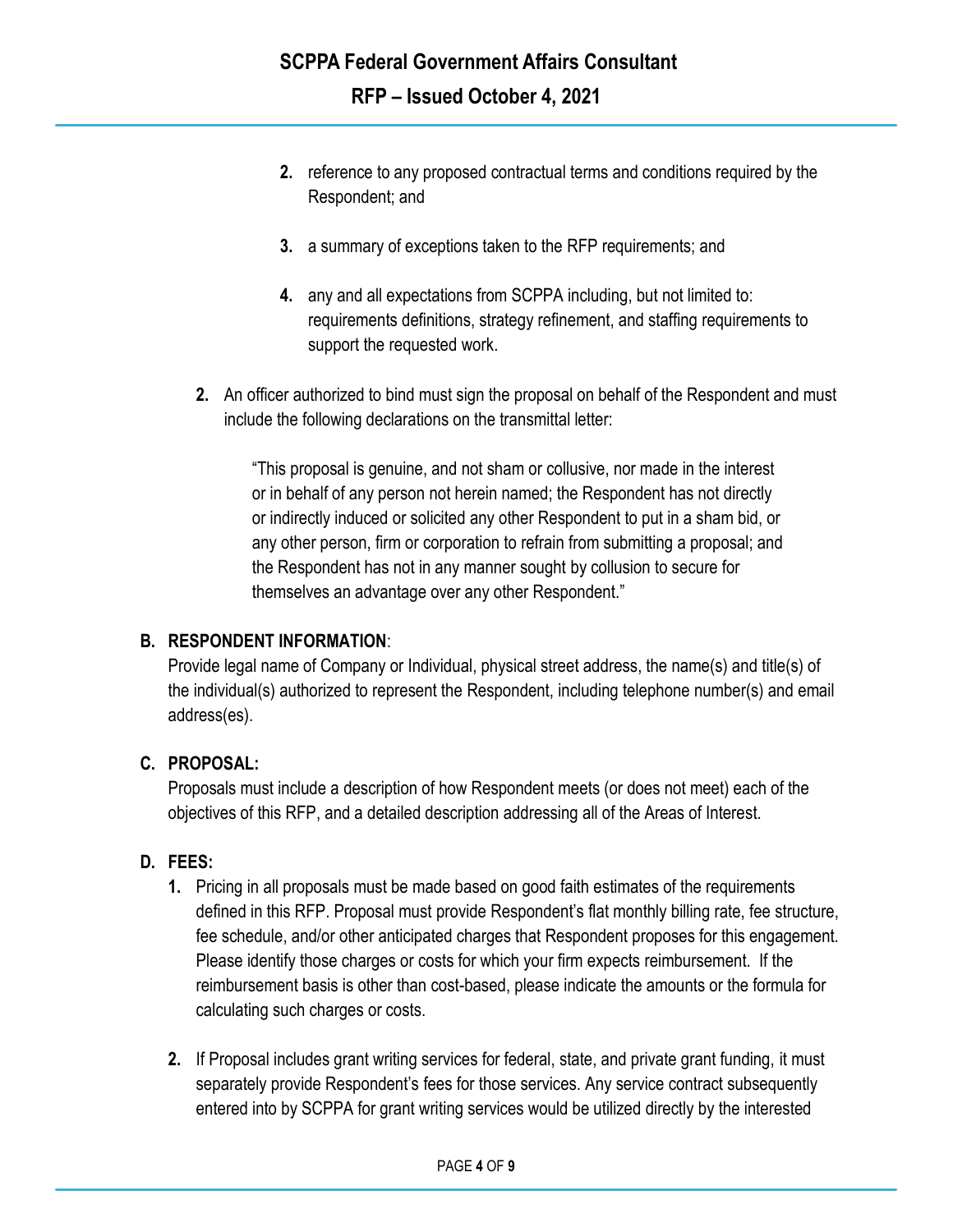Members to serve their respective utility needs. The service and work products would be ordered and approved directly by SCPPA and/or the applicable Members. Billing for grant writing services would be administered through SCPPA.

#### **E. EXPERIENCE AND QUALIFICATIONS:**

- **1.** Describe your firm's experience as may be applicable to this RFP, your organizational structure, management qualifications, and other related qualifications, including number of years firm has been in business.
- **2.** If Respondent is a firm, describe who in your firm would be assigned the primary responsibility for administering and carrying out services under an agreement with SCPPA.
- **3.** Respondent must indicate any and all pending litigation that could affect the viability of Respondent's proposal, continuance of existing contracts, operation or financial stability.
- **4.** To assist SCPPA in determining whether or not a Respondent has potential conflicts of interest, Respondent must provide a list of current clients and a brief overview of scope of representation.

#### **F. REFERENCES:**

- **1.** Describe whether the Respondent has, within the last five (5) years, rendered any service to SCPPA or to any of SCPPA's Members either under the current Respondent's name or any other name or organization. If so, please provide details.
- **2.** Please provide a minimum of three (3) references for federal government affairs consulting work performed by your firm. Reference information shall include client name, reference contract number, brief description of scope of services provided and contract start/end date, key contact name, address, email address, and telephone number.
- **3.** If the Respondent has not rendered any service within the last five (5) years to SCPPA or to any of SCPPA's Members, then please provide references over that period with the details described above including the counterparty for which services were provided.

# **VI. PROPOSAL SUBMISSION DELIVERY REQUIREMENTS**

There will not be an initial Respondent's conference associated with this RFP. The deadline to submit clarification questions on this RFP will be **4:00 pm (PST) on October 11, 2021**. All questions must be submitted electronically via email to [FederalConsultantRFP@scppa.org](mailto:FederalGovernmentAffairsConsultantRFP@scppa.org) referencing "*Federal Government*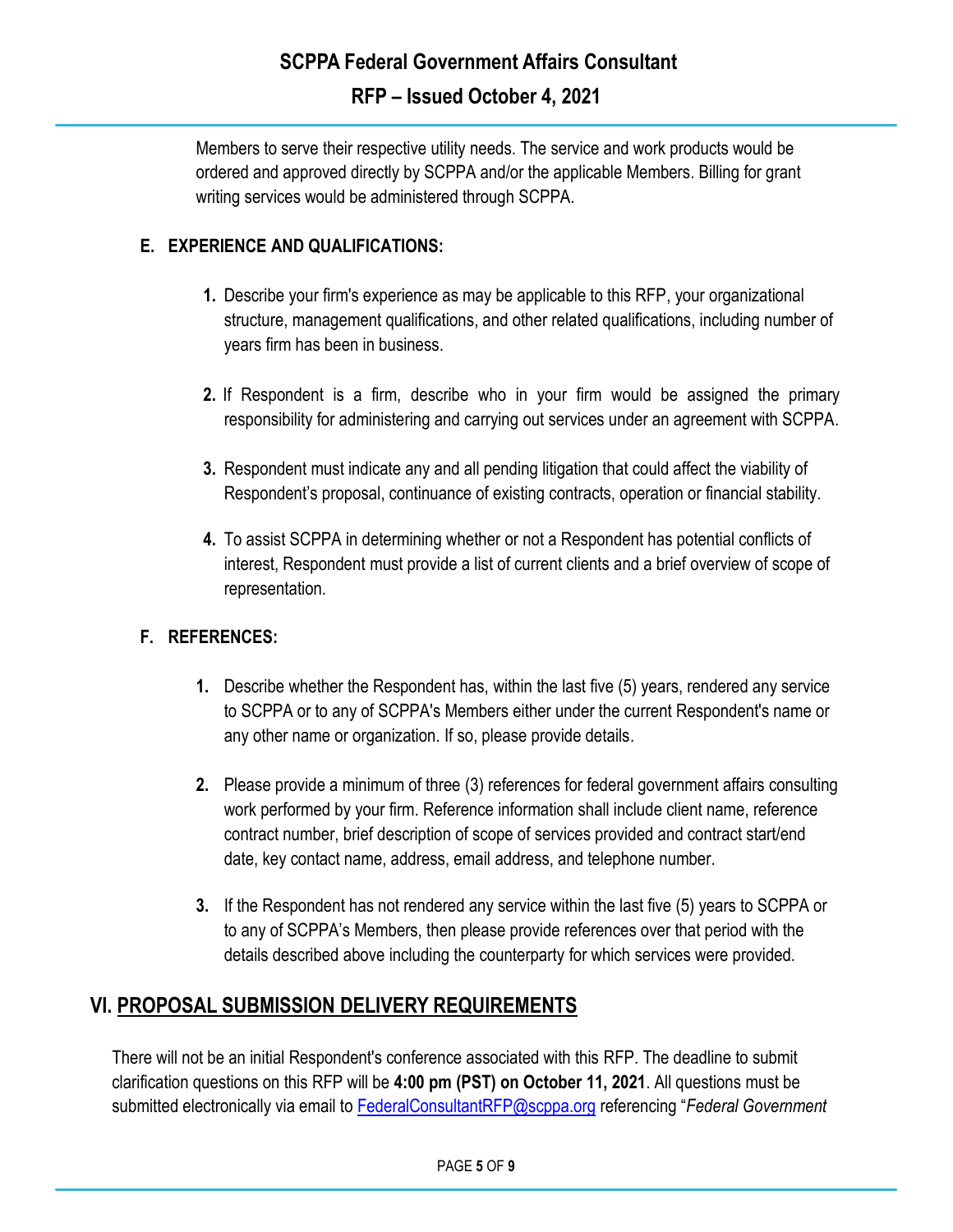# **SCPPA Federal Government Affairs Consultant RFP – Issued October 4, 2021**

*Affairs Consultant*" in the subject line. Answers to questions that SCPPA, at its sole determination and discretion, deems to be substantive or that would place the inquisitor at a distinct and unfair advantage to other potential Respondents will be posted on SCPPA's website alongside the solicitation at **<http://scppa.org/page/RFPs-Other>** as soon as practicable after the date received, but no later than October 18, 2021. It is the responsibility of potential Respondents to review this website for any and all postings.

One (1) electronic copy of your proposal and any supporting documentation must be delivered to [FederalConsultantRFP@scppa.org](mailto:FederalGovernmentAffairsConsultantRFP@scppa.org) by no later than **4:00 pm PST on November 1, 2021**.

No contact should be made with the SCPPA Board of Directors, committees or working group representatives, or SCPPA Members concerning this RFP.

All information received by SCPPA in response to this RFP is subject to the California Public Records Act and may be subject to the California Brown Act and all submissions may be subject to review in the event of an audit.

# **VII. TERMS AND CONDITIONS**

- **A.** SCPPA reserves the right to cancel this RFP at any time, reject any and all proposals and to waive irregularities.
- **B.** SCPPA shall perform an initial screening evaluation to identify and eliminate any proposals that are, for example, not responsive to the RFP, do not meet the minimum requirements set forth in the RFP, are not economically competitive with other proposals, or are submitted by Respondents that lack appropriate creditworthiness, sufficient financial resources, or qualifications to provide dependable and reliable services for this RFP.
- **C.** SCPPA reserves the right to submit follow up questions or inquiries to request clarification of information submitted and to request additional information from any one or more of the Respondents.
- **D.** SCPPA reserves the right, without qualification and in its sole discretion, to accept or reject any or all proposals for any reason without explanation to the Respondent, or to make any award to that Respondent, who, in the opinion of SCPPA, will provide the most value to SCPPA and its Members.
- **E.** SCPPA may decline to enter into any potential engagement agreement or contract with any Respondent, terminate negotiations with any Respondent, or to abandon the request for proposal process in its entirety.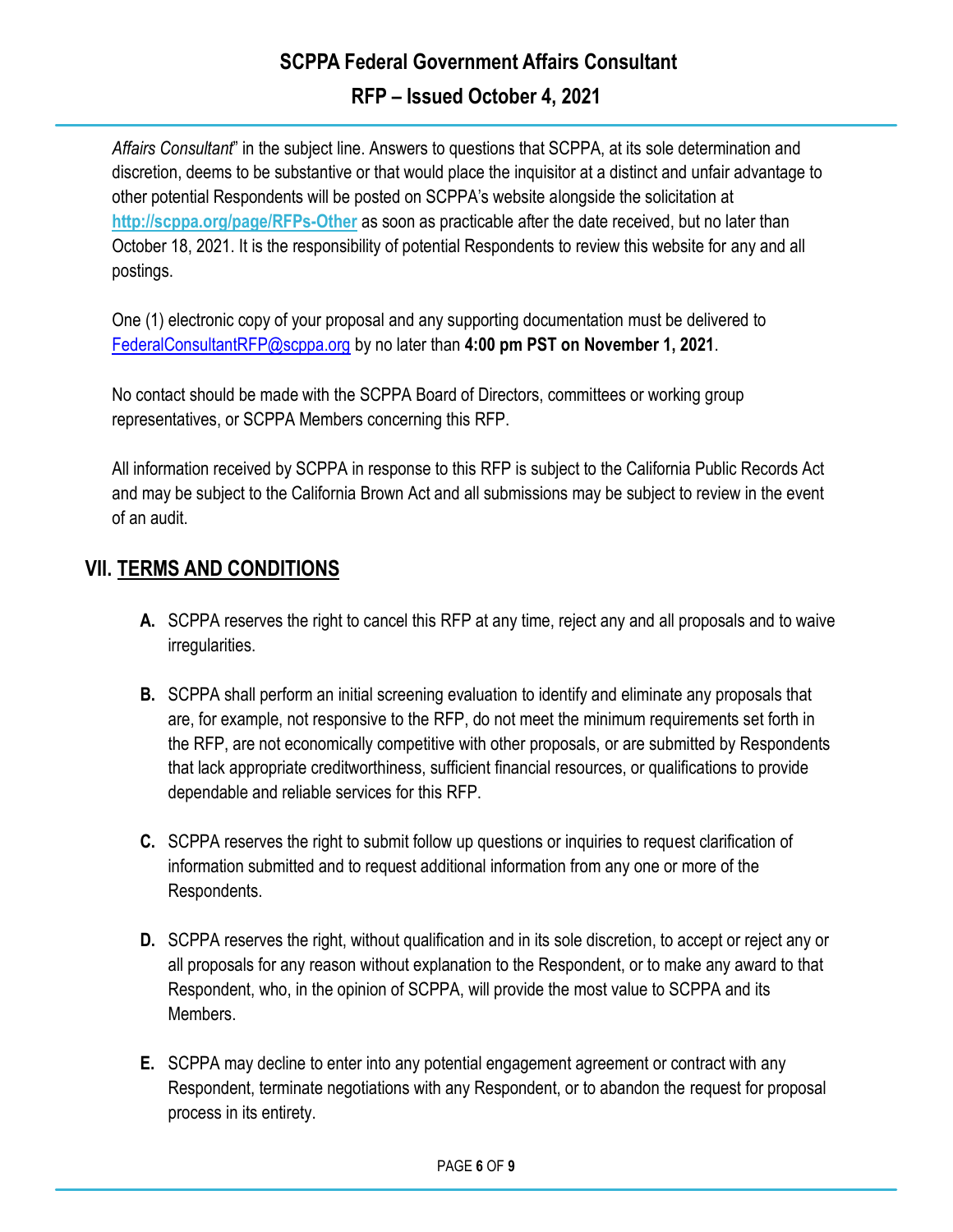- **F.** SCPPA reserves the right to make an award, at its sole discretion, irrespective of price or technical ability, if SCPPA determines that to do so would result in the greatest value to SCPPA and its Members.
- **G.** Those Respondents who submit proposals agree to do so without legal recourse against SCPPA, its Members, their directors, officers, employees and agents for rejection of their proposal(s) or for failure to execute or act on their proposal for any reason.
- **H.** SCPPA shall not be liable to any Respondent or party in law or equity for any reason whatsoever for any acts or omissions arising out of or in connection with this RFP.
- **I.** SCPPA shall not be liable for any costs incurred by any Respondents in preparing any information for submission in connection with this RFP process or any and all costs resulting from responding to this RFP. Any and all such costs whatsoever shall remain the sole responsibility of the Respondent.
- **J.** SCPPA may require certain performance assurances from Respondents prior to entering into negotiations for work that may result from this RFP. Such assurances may potentially include a requirement that Respondents provide some form of performance security.
- **K.** Prior to contract award, the successful Respondent shall supply a detailed breakdown of the applicable overheads and fringe benefit costs that are part of the labor rates and other direct costs associated with the services to be performed.
- **L.** SCPPA Members, either collectively or individually may contact Respondents to discuss or enter into negotiations regarding a proposal. SCPPA is not responsible or liable for individual Members interactions with the Respondent which are not entirely conducted through SCPPA or at SCPPA's option or election to engage the Respondent as defined within the RFP.
- **M.** Submission of a proposal constitutes acknowledgement that the Respondent has read and agrees to be bound by the terms and specifications of this RFP and any addenda subsequently issued by SCPPA.
- **N.** Information in this RFP is accurate to the best of SCPPA's and its Members' knowledge but is not guaranteed to be correct. Respondents are expected to complete all of their due diligence activities prior to entering into any final contract negotiations with SCPPA.
- **O.** SCPPA reserves the right to reject any proposal for any reason without cause. SCPPA reserves the right to enter into relationships with more than one Respondent, can choose not to proceed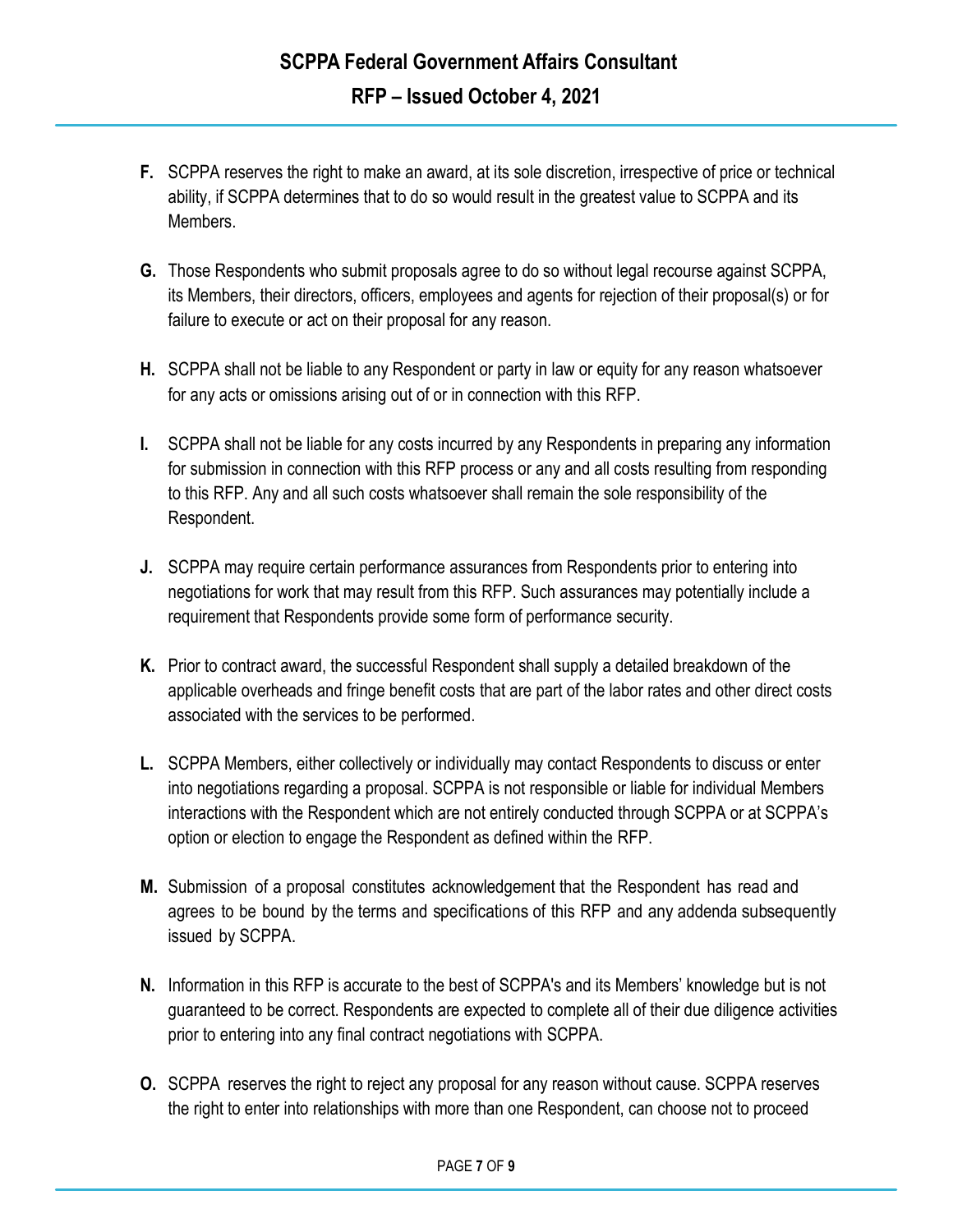with any Respondent with respect to one or more categories of services, and can choose to suspend this RFP or to issue a new RFP that would supersede and replace this RFP.

**P.** Respondents understand and acknowledge that proposals will be valid for a period of twelve (12) months from the "Responses Due" date indicated in the Timeline/Schedule. Respondents must clearly identify in their proposals if the proposal is valid for a term lesser than the twelve (12) month term.

# **VIII. ADDITIONAL REQUIREMENTS FOR PROPOSAL**

## **A. CONSIDERATION OF RESPONSES:**

Submitted proposals should be prepared simply and economically, without the inclusion of unnecessary promotional materials.

# **B. INSURANCE, LICENSING, OR OTHER CERTIFICATION:**

If selected, the Respondent will be required to maintain sufficient insurance, licenses, or other required certifications for the type of work being performed. SCPPA or its Members may require specific insurance coverage to be established and maintained during the course of work and as a condition of award or continuation of contract.

## **C. NON-DISCRIMINATION/EQUAL EMPLOYMENT PRACTICES/AFFIRMATIVE ACTION PLAN:**

If selected, the Respondent and each of its known subcontractors may be required to complete and file an acceptable Affirmative Action Plan. The Affirmative Action Plan may be set forth in the form required as a business practice by any of SCPPA's Members, including the Department of Water and Power of the City of Los Angeles which is SCPPA's largest Member.

## **D. LIVING WAGE ORDINANCE:**

If selected, the Respondent may be required to comply with the applicable provisions of the City of Los Angles Living Wage Ordinance and the City of Los Angeles Service Contract Workers Retention Ordinance. The Living Wage Ordinance provisions are found in Section 10.36 of the Los Angeles City Administrative Code; and the Service Contract Workers Retention Ordinance are found in Section 10.37 of the Los Angeles Administrative Code (SCWRO/LW0). Respondents may also be required to comply with other Members Living Wage Ordinance.

## **E. PREVAILING WAGE RATES:**

If selected, the Respondent will be required to conform to prevailing wage rates applicable to the location(s) where any work is being performed. Workers shall be paid not less than prevailing wages pursuant to determinations of the Director of Industrial Relations as applicable in accordance with the California Labor Code. To access the most current information on effective determination rates, Respondent shall contact: